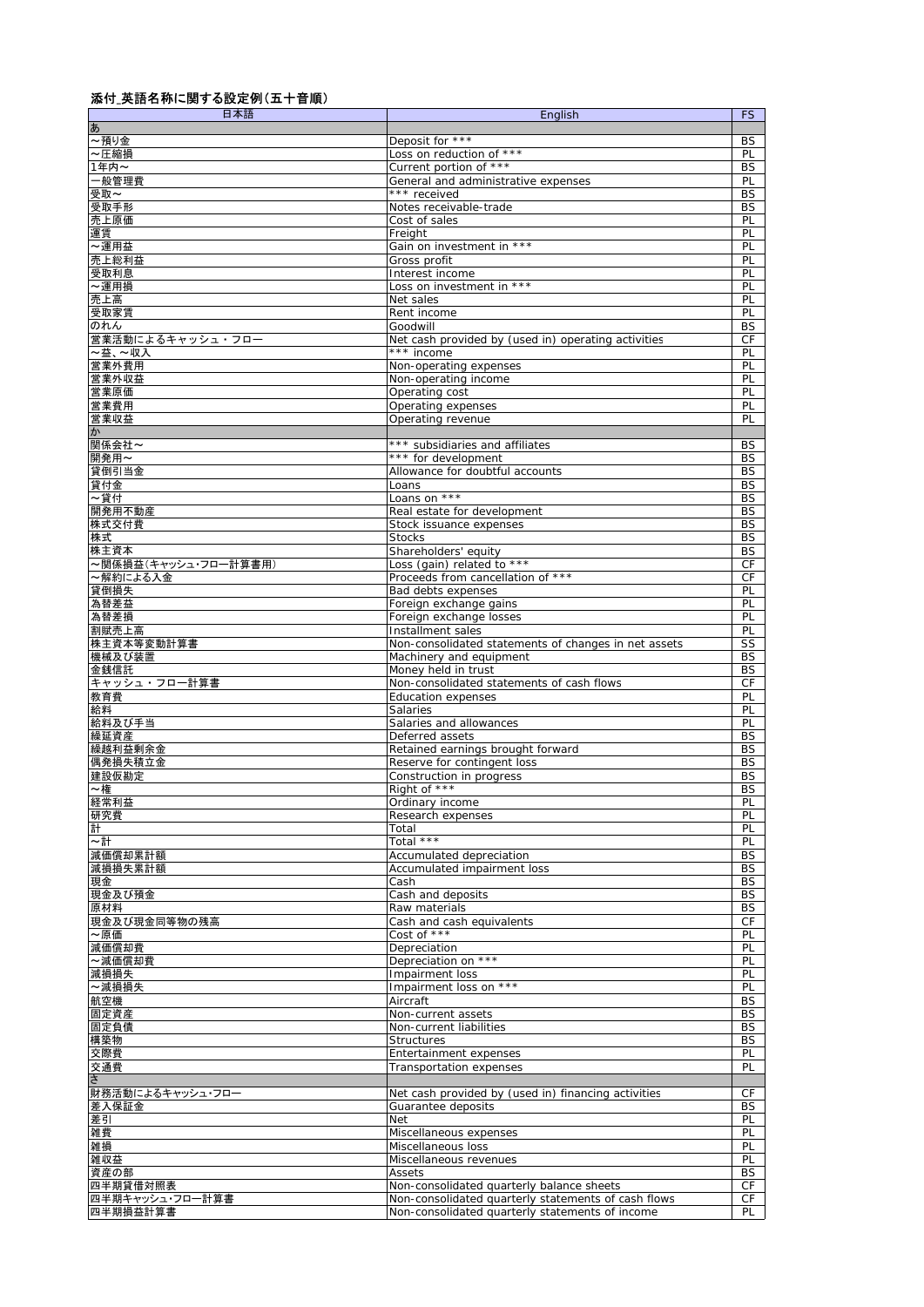| 四半期連結貸借対照表                                                  | Consolidated quarterly balance sheets                                 | CF                     |
|-------------------------------------------------------------|-----------------------------------------------------------------------|------------------------|
| 四半期連結キャッシュ・フロー計算書                                           | Consolidated quarterly statements of cash flows                       | CF                     |
| 四半期連結損益計算書                                                  | Consolidated quarterly statements of income                           | PL                     |
| 社債発行費                                                       | Bond issue expenses<br><b>Bonds</b>                                   | BS<br><b>BS</b>        |
| 社債<br>資本準備金                                                 | Legal capital surplus                                                 | BS                     |
| 資本金                                                         | Capital stock                                                         | <b>BS</b>              |
| 資本剰余金                                                       | Capital surplus                                                       | BS                     |
| 敷金                                                          | Lease deposits                                                        | <b>BS</b>              |
| 借地権                                                         | Leasehold right                                                       | <b>BS</b>              |
| 商品                                                          | Merchandise                                                           | BS                     |
| 少数株主持分                                                      | Minority interests                                                    | <b>BS</b>              |
| 支払手形                                                        | Notes payable-trade                                                   | <b>BS</b>              |
| 賞与引当金<br>修繕引当金                                              | Reserve for bonuses<br>Reserve for repairs                            | <b>BS</b><br><b>BS</b> |
| 新株予約権                                                       | Subscription rights to shares                                         | <b>BS</b>              |
| 新株予約権付社債                                                    | Bonds with subscription rights to shares                              | <b>BS</b>              |
| 信託受益権                                                       | Trust beneficiary right                                               | ΒS                     |
| 車両                                                          | Vehicles                                                              | <b>BS</b>              |
| ~処分損益(キャッシュ・フロー計算書用)                                        | Loss (gain) on disposal of ***                                        | CF                     |
| ~の支払い                                                       | Payment for ***                                                       | CF                     |
| ~の取得(購入)による支払い                                              | Payment for purchase of ***                                           | CF                     |
| ~処分による入金                                                    | Proceeds from disposal of ***                                         | CF                     |
| ~の償還                                                        | Redemption of ***                                                     | СF                     |
| ~収益<br>~償却額                                                 | *** revenues<br>Amortization of ***                                   | PL<br>PL               |
| 社債発行費償却                                                     | Amortization of bond issue expenses                                   | PL                     |
| 商品売上原価                                                      | Cost of goods sold                                                    | PL                     |
| ~処分益                                                        | Gain on disposal of ***                                               | PL                     |
| ~償還益                                                        | Gain on redemption of ***                                             | PL                     |
| 支払利息                                                        | Interest payable                                                      | PL                     |
| ~処分損                                                        | Loss on disposal of ***                                               | PL                     |
| ~償還損                                                        | Loss on redemption of ***                                             | PL                     |
| ~償却(簿価切下げ)                                                  | Loss on write-down of ***                                             | PL                     |
| 小計                                                          | Subtotal                                                              | PL                     |
| 諸税<br>純資産の部                                                 | Taxes<br>Net assets                                                   | PL<br>BS               |
| 自己株式                                                        | Treasury stock                                                        | <b>BS</b>              |
| 従業員賞与                                                       | Employees' bonuses                                                    | PL                     |
| ~除却損                                                        | Loss on retirement of ***                                             | PL                     |
| 人件費                                                         | Personal expenses                                                     | PL                     |
| 事業年度中の変動額                                                   | Changes of items during the period                                    | SS                     |
| 製品                                                          | Finished goods                                                        | <b>BS</b>              |
| 船舶                                                          | Vessels                                                               | BS                     |
| 生命保険金                                                       | Life insurance                                                        | PL                     |
| ~整理損、~清算損                                                   | Loss on liquidation of ***                                            | PL                     |
| ソフトウエア<br>~損益(キャッシュ・フロー計算書用)                                | Software<br>Loss (gain) on ***                                        | BS<br>CF               |
| ~総利益                                                        | *** gross profit                                                      | PL                     |
| 損益計算書                                                       | Non-consolidated statements of income                                 | PL                     |
| その他                                                         | Other                                                                 | PL                     |
| 総売上高                                                        | Sales                                                                 | PL                     |
| ~の増減(キャッシュ・フロー計算書用:マイナス値が増加の場合) Decrease (increase) in ***  |                                                                       | <b>CF</b>              |
| ~の増減(キャッシュ・フロー計算書用:マイナス値が減少の場合)  Increase (decrease) in *** |                                                                       | CF                     |
| $t$ =                                                       |                                                                       |                        |
| 貸与~                                                         | *** for rent                                                          | BS                     |
| 建物                                                          | <b>Buildings</b>                                                      | BS                     |
| たな卸資産<br>貸借対照表                                              | Inventories<br>Non-consolidated balance sheets                        | BS<br>BS               |
| 退職給付引当金                                                     | Reserve for retirement benefits                                       | <b>BS</b>              |
| 短期~                                                         | Short-term ***                                                        | BS                     |
| 短期貸付金                                                       | Short-term loans receivable                                           | BS                     |
| 短期借入金                                                       | Short-term loans payable                                              | ΒS                     |
| 退職給付費用                                                      | Retirement benefit expenses                                           | PL                     |
| 賃貸~                                                         | *** for rent                                                          | BS                     |
| 長期~                                                         | Long-term ***                                                         | BS                     |
| 長期貸付金<br>長期借入金                                              | Long-term loans receivable<br>Long-term loans payable                 | <b>BS</b><br>BS        |
| 中間連結貸借対照表                                                   | Consolidated interim balance sheets                                   | BS                     |
| 中間連結キャッシュ・フロー計算書                                            | Consolidated interim statements of cash flows                         | СF                     |
| 中間連結損益計算書                                                   | Consolidated interim statements of income                             | PL                     |
| 中間連結株主資本等変動計算書                                              | Consolidated interim statements of changes in net assets              | SS                     |
| 中間貸借対照表                                                     | Non-consolidated interim balance sheets                               | BS                     |
| 中間キャッシュ・フロー計算書                                              | Non-consolidated interim statements of cash flows                     | СF                     |
| 中間損益計算書                                                     | Non-consolidated interim statements of income                         | PL                     |
| 中間株主資本等変動計算書<br>地代家賃                                        | Non-consolidated interim statements of changes in net assets<br>Rents | SS<br>PL               |
| 賃金                                                          | Wages                                                                 | PL                     |
| 通信費                                                         | Communicating expenses                                                | PL                     |
| 転換社債                                                        | Convertible bond                                                      | BS                     |
| デリバティブ債権                                                    | Derivatives                                                           | BS                     |
| 電話加入権                                                       | Telephone subscription right                                          | PL                     |
| 投資活動によるキャッシュ・フロー                                            | Net cash provided by (used in) investment activities                  | СF                     |
| 投資損失引当金                                                     | Allowance for investment loss                                         | <b>BS</b>              |
| 投資有価証券                                                      | Investment securities                                                 | BS                     |